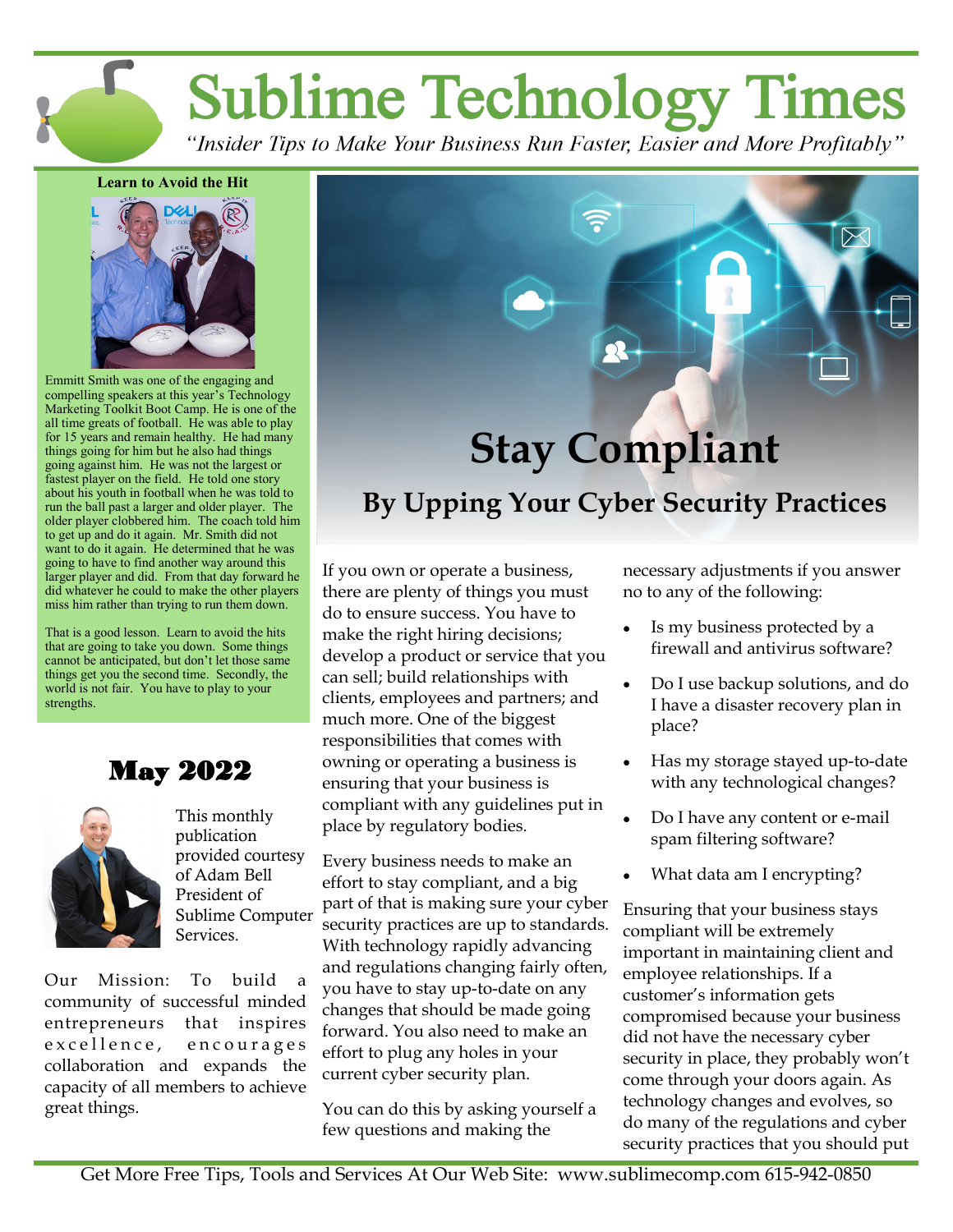in place. It can be difficult to become compliant if your business was lacking previously. Luckily, there are a few steps you can take to help ensure that your business becomes and stays compliant with any regulating bodies.

First, you should document all of the consumer data your business holds. If a customer asks what information your business has collected on them, then you should be able to give them an honest answer. You might also be obligated to share this information. By keeping and maintaining this information, you will be able to supply your customers with it if they ever do ask.

It can also help greatly to partner with a managed services provider who manages IT needs since they will be able to perform routine IT data checks and work to better protect your customer and the private information within your business. MSPs go a long way toward helping all of your potential IT needs, but their usage when it comes to cyber security, protection and compliance should not be underestimated. Partnering with an MSP will help get your business on the fast track to becoming cyber-secure.

Another big part of ensuring that your business stays compliant is to introduce cyber security training for all of your employees. Did you know that 95% of cyberattacks start with human error? If your team has not

# Cyber security and compliance work right alongside each other.

bought into a cyber-secure culture or does not know the proper cyber security practices, you could be in some trouble. Make sure that cyber security training is part of your onboarding process and continue to train your employees throughout their tenure with your business.

Once your employees are aware of the risks of cyberattacks and have bought into a cyber-secure culture, it's time to upgrade your cyber security. One of the best things you can do for your business is to invest in regular software patching. Technology is ever-evolving, and we should make the necessary changes to ensure it continues to cooperate with our network and systems. Put technology in place to cover these holes or partner with an MSP that can help take care of any lapses in your cyber security.

Additionally, you should invest in some contentfiltering software. There are plenty of toxic websites with nefarious intent that can wreak havoc on your cyber security if accessed by an employee on your network. Content filtering allows you to restrict certain websites. It also goes a step further by recognizing patterns in websites that have malicious codes and blocking those websites that might pose a risk.

Cyber security and compliance work right alongside each other. If you're trying to ensure that your business stays compliant, you need to buff up your cyber security practices. There are many methods you can take to do this, but if you're unsure of where to begin, give us a call. We would be glad to help you take the next steps toward creating a cyber-secure business.

## **Free Report: What Every Small-Business Owner Must Know About Protecting And Preserving Their Company's Critical Data And Computer**



"What Every Business Owner Must Know About Protecting and Preserving Their<br>Network"

Don't Trust Your Company's **Critical Data And Operations To Just Anyone!** 

This report will outline in plain, nontechnical English the common mistakes that many small-business owners make with their computer networks that cost them thousands in lost sales, productivity and computer repair bills and will provide an easy, proven way to reduce or completely eliminate the financial expense and frustration caused by these oversights.

> **Get your FREE copy today: www.sublimecomp.com/protect**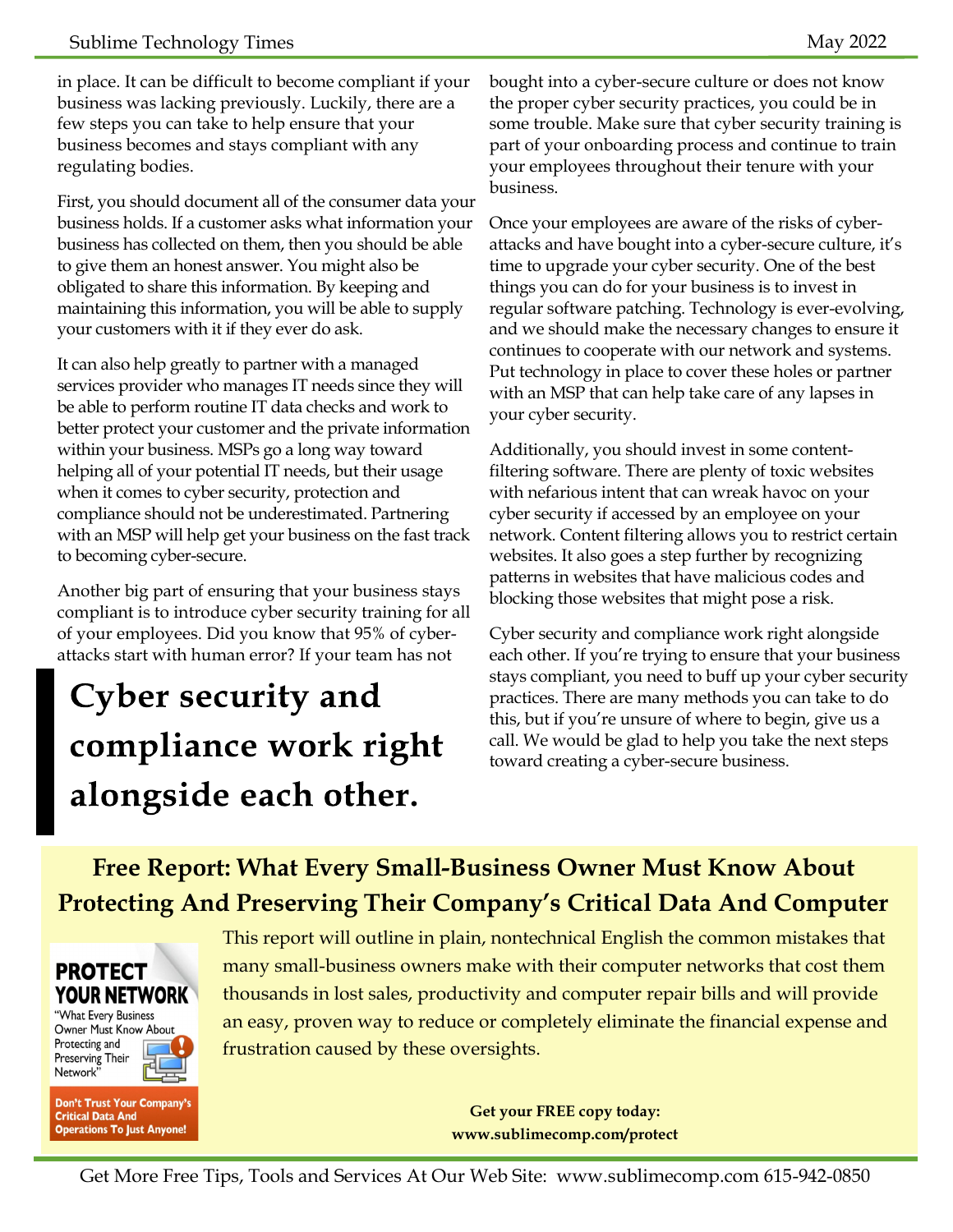## Shiny New Gadget Of The Month



# **Bird Buddy**

Bird-watching from your home has never been easier. Bird Buddy is the newest development in the world of birdhouses. Bird Buddy looks like your normal birdhouse but has so much more to it. It has a built-in camera that will send a push notification to your phone whenever a bird is visiting. Bird Buddy comes standard with artificial intelligence bird recognition so you'll know exactly what types of birds visit your home. It's easy to install and can even be mounted to the outer walls of your house or on fence posts. It's built from incredibly durable materials; you won't have to worry about inclement weather or squirrels destroying your birdhouse. Bird Buddy is the most advanced birdhouse on the market and is available for pre -order now.

## **10 Habits To Ensure Equality In Your Hybrid Team**

Businesses across the country are switching over to hybrid work environments. If you're in this boat, you may be wondering how to keep things fair between your remote and in-office employees. Below you'll find 10 habits to implement that will create an equal environment for all of your employees.

#### **Change How You Track Productivity**

When you work in an office, many consider "working" to simply mean being in a work environment. If you have a hybrid team, you need to come up with a new system to track productivity. This measurement should be based on output and results.

#### **Standardize Your Meetings**

It can be awkward and frustrating for a remote employee who can't hear or see what's going on during a meeting due to poor camera angles or audio issues. It can help to have your entire team meet on Zoom rather than just those who are working remotely.

#### **Use Public Channels**

Use public channels like Slack or Microsoft Teams for communication between your team to ensure everyone is in the loop.

#### **Digitize Your Resources**

You need to have digital resources readily available for your remote team members because they can't simply ask their nearest coworker or check office records for information.

#### **Keep Remote And Office Workplaces Consistent**

You may have spent a lot of money designing your workplace, but you also have remote employees who may be working in cramped spaces. Make sure your design principles extend to your remote employees. This will help so that productivity, safety, training and brand representation will all remain consistent.

#### **Diversify Company Rituals**

Many businesses focus on creating a company



### Client Spotlight: Baker Sullivan Hoover



For three decades, Baker Sullivan Hover have catered to their clients' needs, handling everything from tax planning, accounting and financial reporting issues to business consulting and financial planning services. They offer the resources and expertise provided by many larger firms, and pride themselves on giving each individual client personal service that's accessible and close to home.

Baker Sullivan Hoover invests in continuing education, state-of-the-art computer technology and extensive business relationships demonstrate their commitment to excellence and to their clients



culture, but this becomes difficult with remote and in-office employees. You need to make sure your company and team-building rituals include everyone.

#### **Equal Rewards**

There should not be a difference between the rewards your in-office and remote employees receive. Make sure you are acknowledging your remote employees on public channels and sending them gifts or perks since they can't participate in team lunches.

#### **Coordinate Team Schedules**

If you have employees coming and going from the office at all hours of the day, communication can get fuzzy. Try to keep your departments' schedules lined up so people can still use one another as resources.

#### **Repeat Important Announcements**

Your remote employees will not be in the break room hearing about everything that's happening in the office. You need to keep them informed of any ongoing developments with the business or other major announcements.

#### **Seek Feedback**

You should always try to get feedback from your remote and in-office team members so you can make necessary adjustments. The experience needs to work for all of your employees, so feedback is critical.

By putting some of these tactics into action, your hybrid team will be working more cooperatively and efficiently than ever before.